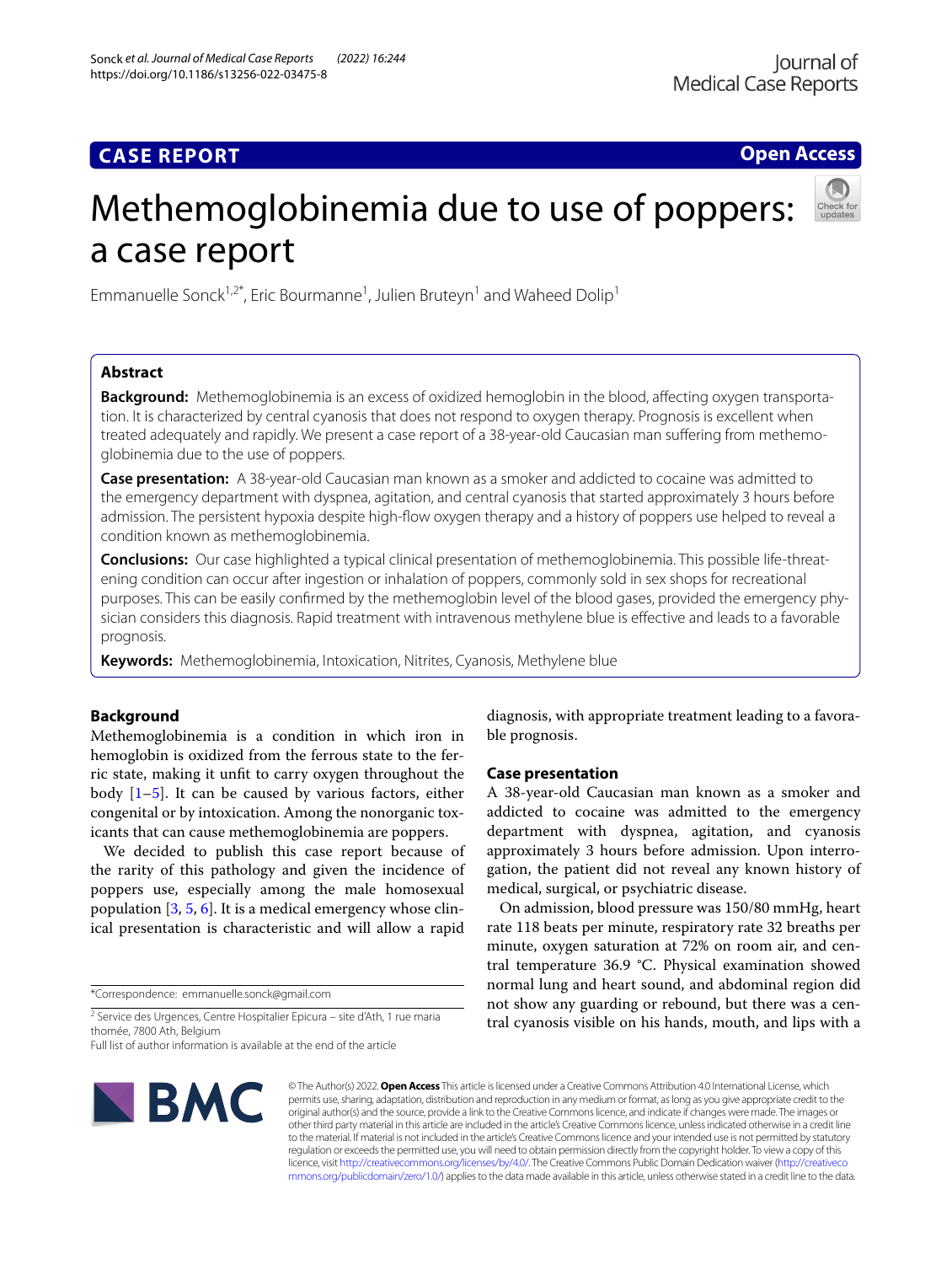slate-gray coloration of the skin. The neurological examination was normal.

He was put on 15 L of oxygen via a nonrebreathing mask before analysis of arterial blood gas. Complete blood count (CBC) was normal. The blood gas analysis disclosed a pH 7.45 (7.35–7.45), pCO<sub>2</sub> 37.0 mmHg (35– 45 mmHg), pO<sub>2</sub> 341.0 mmHg (75–90 mmHg), HCO<sub>3</sub> 25.0 mmol/L (22.0–29.0 mmol/L), Base excess (BE) 1.9 mmol/L ( $-2$  to 2 mmol/L), SaO<sub>2</sub> 97.4% (95–99%), and lactate 2.5 mmol/L (0.50–2.00 mmol/L). A chest x-ray, an electrocardiogram (EKG), and complete blood work were ordered. The x-ray showed normal lung tissue without any signs of pneumothorax, infection, or an enlarged heart. The EKG revealed a sinus tachycardia, and the blood test was completely normal. Urine drug analysis did not reveal any drugs. Despite a  $pO<sub>2</sub>$  level at 341 mmHg, the clinical signs of hypoxia did not improve with oxygen therapy. All things considered, and knowing that the patient had a history of poppers use from a past visit to the emergency department, a dosage of methemoglobin was ordered, and it turned out to be at 35.2%. Later, the patient did confrm the use of a 15-mL popper prior to anal sexual intercourse, after which all his symptoms began.

A diagnosis of methemoglobinemia was proposed, and therefore a treatment with intravenous administration of methylene blue at a dose of 1 mg/kg was given over 15 minutes. The symptoms resolved rapidly owing to normalization of the methemoglobin level. The patient was later discharged home on the same day after a complete resolution of his symptoms.

#### **Discussion**

Cyanosis of central origin can have diferent causes, as summarized in the table below. In our clinical case, the cause was methemoglobinemia of toxic origin.

| Causes of central cyanosis [1, 2, 7] |                                                                                                                                                                  |  |
|--------------------------------------|------------------------------------------------------------------------------------------------------------------------------------------------------------------|--|
| Cardiac                              | · Hemodynamic pulmonary edema                                                                                                                                    |  |
|                                      | · Cardiac malformations with arteriovenous<br>shunt                                                                                                              |  |
| Pulmonary                            | · Pneumonia                                                                                                                                                      |  |
|                                      | · Respiratory insufficiency                                                                                                                                      |  |
|                                      | · Pulmonary embolism                                                                                                                                             |  |
| Methemoglobinemia                    |                                                                                                                                                                  |  |
| Congenital                           | · NADH diaphorase enzyme deficiency, transmit-<br>ted in an autosomal recessive mode, in these<br>subjects the methemoglobin level varies<br>between 20% and 45% |  |
|                                      | . Structural abnormalities of hemoglobin that<br>will favor the ferric form of heme                                                                              |  |
| Nonorganic causes                    | · Poppers, nitrates (plant fertilizers, Ajax), gun-<br>powder, chlorates                                                                                         |  |

| Causes of central cyanosis [1, 2, 7] |                                                                                                                                                                                                                                                                                       |  |
|--------------------------------------|---------------------------------------------------------------------------------------------------------------------------------------------------------------------------------------------------------------------------------------------------------------------------------------|--|
| Organic causes                       | · Anesthetics (benzocaine, lidocaine, prilocaine)<br>guinines and derivatives, metoclopramide,<br>sulfonamides and sulfone (dapsone), phena-<br>zopyridine, phenylacetamide and derivatives,<br>aminobenzene (aniline, naphthalene), nitroben-<br>zene and derivatives, nitrotoluene. |  |

Methemoglobin is an oxidized form of hemoglobin where ferrous iron  $Fe^{2+}$  is converted to ferric iron  $Fe^{3+}$ , making it unsuitable for oxygen  $(O_2)$  transport  $[2-5, 8]$  $[2-5, 8]$  $[2-5, 8]$  $[2-5, 8]$  $[2-5, 8]$ . During normal metabolism, a slight proportion of methemoglobin exists in the blood, for example, 1% in adults, 1.5% in newborns, and 2% in premature babies. It is permanently reduced by various enzymatic mechanisms.

The main mechanism is the nicotinamide adenine dinucleotide (NADH)-dependent methemoglobin reductase I or diaphorase, which captures electrons from NADH to reduce methemoglobin to hemoglobin. NADH is produced by the main pathway of glucose degradation. This system ensures the reduction of 95% of the physiological circulating methemoglobin, coming from methemoglobinizing products of the food of nitrifying bacteria [[2](#page-3-4)[–5](#page-3-1)].

| Symptomatology according to methemoglobin level [8, 1, 2, 9] |                                                                             |  |
|--------------------------------------------------------------|-----------------------------------------------------------------------------|--|
| $15 - 30%$                                                   | · Cyanosis, asthenia, dizziness, headache                                   |  |
| $30 - 50%$                                                   | · Dyspnea, tachypnea, syncope                                               |  |
| $50 - 70%$                                                   | · Obnubilation, coma, convulsions,<br>circulatory failure, rhythm disorders |  |
| Over 70%                                                     | · Risk of death                                                             |  |

The accessory mechanism uses the nicotinamide adenine dinucleotide phosphate (NADPH) methemoglobin reductase. The NADPH is supplied by the accessory pathway of glucose degradation, of which glucose-6-phosphate dehydrogenase (G6PD) is a key enzyme [[2–](#page-3-4)[5\]](#page-3-1).

NADPH will allow the reduction of methylene blue to leucoblue, which will, in turn, reduce methemoglobin to hemoglobin. In the physiological state, this pathway is little used because it requires an electron carrier that is not available in the body (vitamin C or methylene blue)  $[2-5]$  $[2-5]$ . The treatment with methylene blue will allow max-imum use of this pathway (Fig. [1\)](#page-2-0)  $[1, 2, 4]$  $[1, 2, 4]$  $[1, 2, 4]$  $[1, 2, 4]$  $[1, 2, 4]$ .

A French study in 2018 showed that more than 50% of cases of methemoglobinemia with values above 25% in the blood are linked to the use of poppers [[8\]](#page-3-6). In the adult population as in teenagers, poppers are the second recreational drug taken after cannabis, confrming that it is not restricted to the homosexual community [[11](#page-3-9)].

Poppers are an aliphatic nitrite (amyl, butyl, isobutyl, propyl), vasodilator, and oxidant  $[3, 5]$  $[3, 5]$  $[3, 5]$  $[3, 5]$ . They come in the form of a volatile liquid to be inhaled in 10–15 mL vials and are sometimes used as a spray. The pop is the characteristic noise made by the vial being uncorked that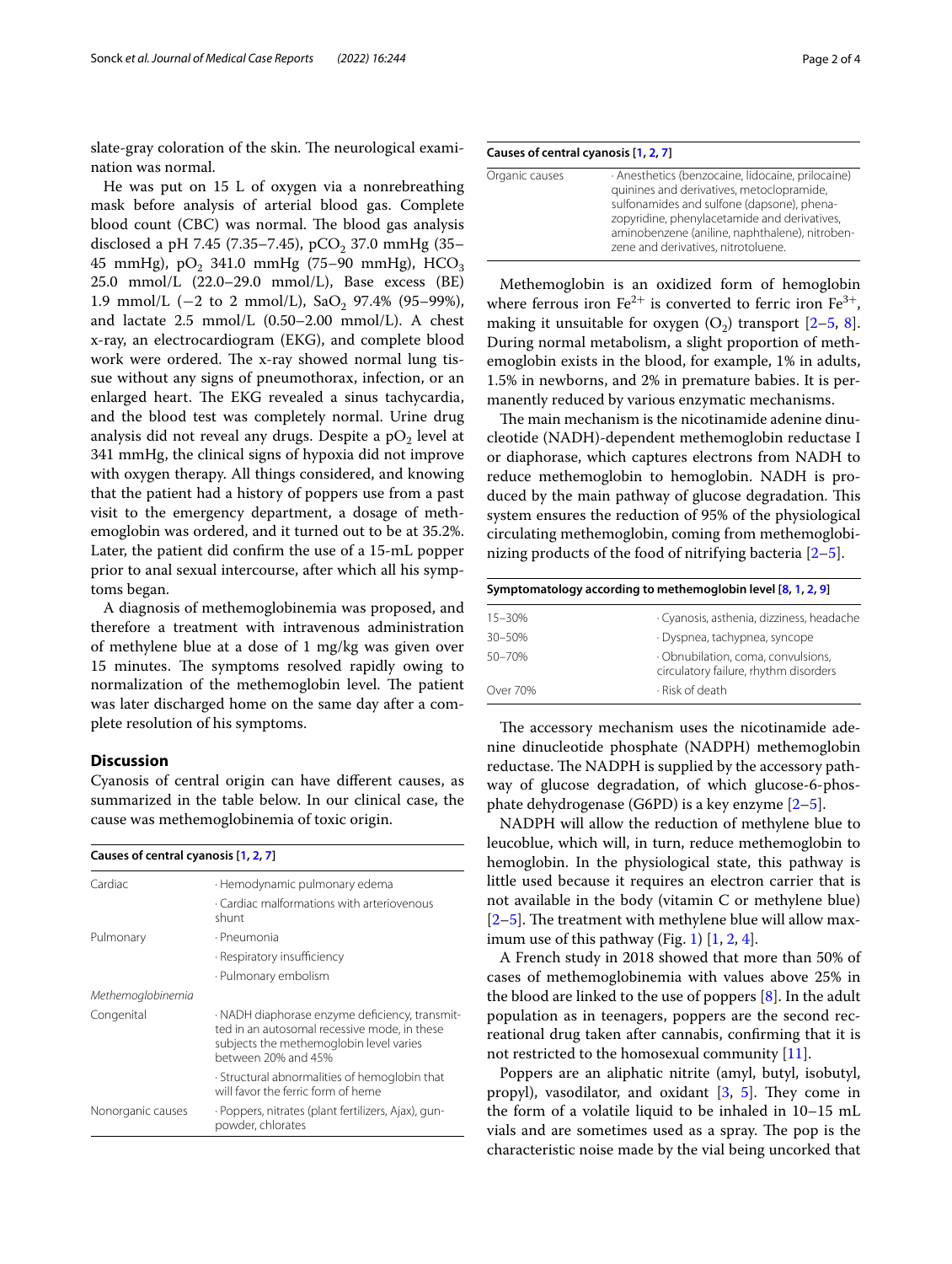

<span id="page-2-0"></span>gave them their name. Their euphoric and muscle-relaxing properties make it a very popular drug, particularly among the male homosexual population. The half-life is 14 minutes and has very short onset of action. It has hepatic metabolization. Vasodilatation will lead to some side efects, including facial fush, hypotension, tachycardia, headache, and nausea [[3,](#page-3-2) [5](#page-3-1)].

The way that poppers work is through the rapid decomposition of the aliphatic nitrate, which is most commonly amyl nitrite to nitrous oxide. Another less common aliphatic nitrite is isopropyl nitrite, and it has a slower decomposition. The exact content of the amyl nitrate in poppers is not known. The nitrous oxide produced is responsible for the smooth-muscle relaxation among users. However, nitrous oxide is also responsible for the oxidation of ferrous iron to ferric iron that will transform hemoglobin into methemoglobin, making it unft for oxygen transport  $[2-5, 8]$  $[2-5, 8]$  $[2-5, 8]$  $[2-5, 8]$ .

The cyanosis caused by methemoglobinemia is explained by a decrease in  $O<sub>2</sub>$  bound to hemoglobin, causing a leftward shift in the Hb dissociation curve owing to an increased affinity of the unoxidized heme to  $O<sub>2</sub>$ , thus resulting in a decrease in oxygen supply to the periphery [\[8](#page-3-6)].

Generalized cyanosis is characteristic; in the absence of respiratory pathology, it suggests methemoglobinemia [\[4](#page-3-8),  $7-9$  $7-9$ , [12](#page-3-10)]. The chocolate color of the blood sample due to ferrous iron is also characteristic of methemoglobinemia [[7–](#page-3-5)[9,](#page-3-7) [12](#page-3-10)].

Methemoglobinemia will therefore cause respiratory distress that is unresponsive to  $O_2$  administration at normal oxygen pressure. Usually, arterial blood gas dis-closes a normal PaO<sub>2</sub> [[4,](#page-3-8) [5](#page-3-1), [9,](#page-3-7) [13\]](#page-3-11).

Hypoxia is a common clinical sign, even though arterial blood gas (ABG) discloses normal  $PO<sub>2</sub>$ . This physiologically appropriate  $PaO<sub>2</sub>$  on ABG with low pulse oximeter saturation is called saturation gap.

In this case, the patient fulflled all the clinical signs, and the other clinical investigations such as the blood test, chest x-ray, and EKG being normal, together with his history of poppers use, made this diagnosis very plausible. The treatment of methemoglobinemia consists of the intravenous administration of methylene blue that acts as a cofactor in the intra-erythrocyte reduction of methemoglobin in the presence of NADPH in non-G6PD-deficient subjects [\[1](#page-3-0), [2,](#page-3-4) [4](#page-3-8), [8\]](#page-3-6).

When methemoglobinemia is symptomatic or if the level is over 30%, a methylene blue intravenous perfusion is given at the dose of 1–2 mg/kg over 15 minutes, possibly repeated after 1 hour if clinical signs persist, with a maximal dose of 7 mg/kg. More than this dose of methylene blue may also cause methemoglobinemia hemolysis. When methylene blue is inefective, such as in cases of G6PD defciency, a complete blood exchange can be performed [\[1](#page-3-0), [2,](#page-3-4) [4](#page-3-8), [8](#page-3-6)].

## **Conclusion**

Our case highlighted the typical clinical presentation of methemoglobinemia. This possibly life-threatening condition can occur after ingestion or inhalation of poppers, commonly sold in sex shops for recreational purposes. When a patient presents with central slate-gray cyanosis,